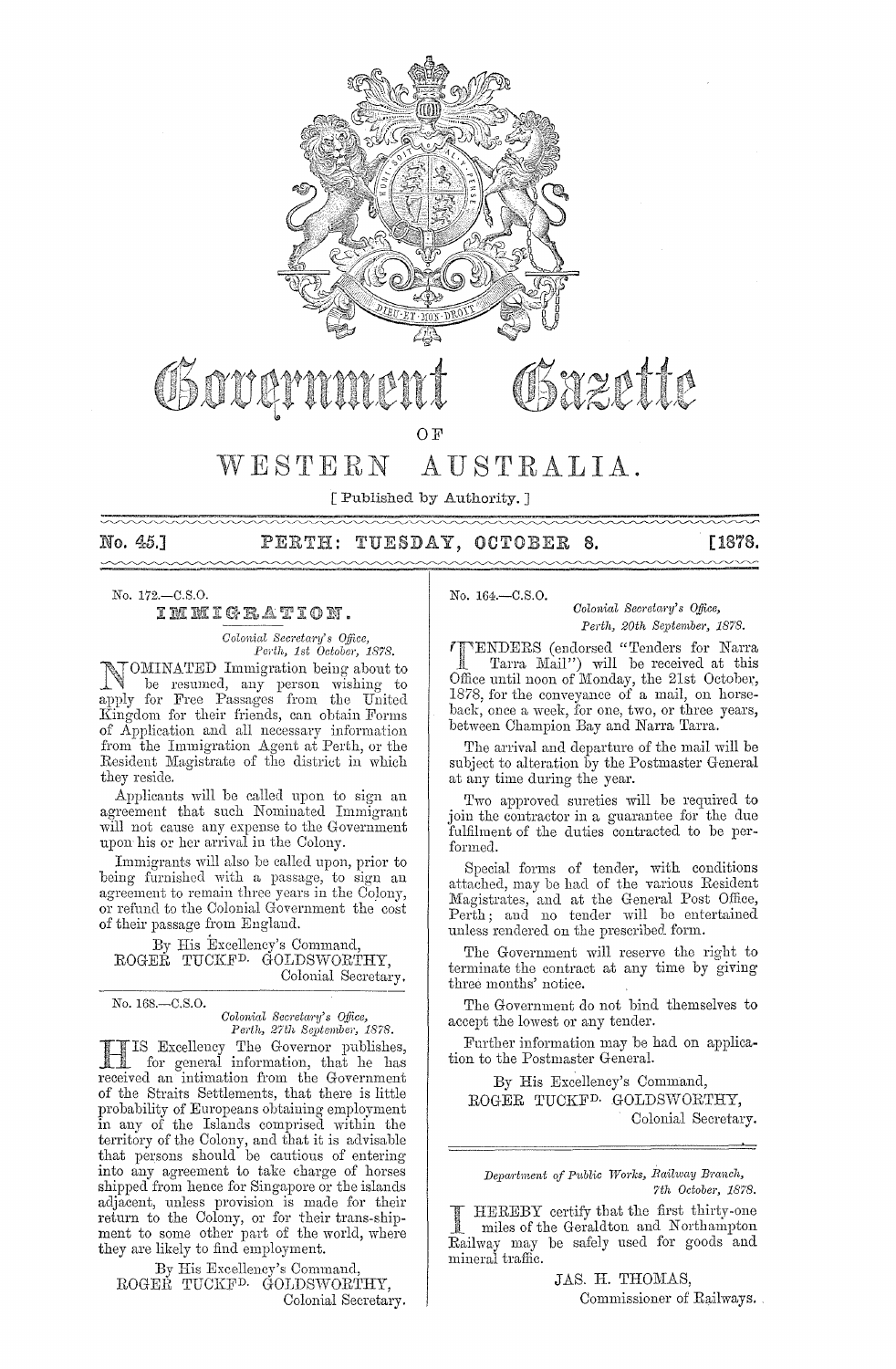*Crown Lands' Office, Perth, 27th September, 1878.* 

HIS Excellency the Governor has been pleased, on the recommendation of the Acting Com-I missioner of Crown Lands, to set apart, as a Public Reserve, the land described in the Schedule below, for the purpose herein set forth; $\mathcal{\tilde{-}}$ 

| RESERVE. |  |  |  |  |  |  |  |  |  |
|----------|--|--|--|--|--|--|--|--|--|
|----------|--|--|--|--|--|--|--|--|--|

| Recorded<br>Number. | $_{\rm Content}$<br>R. | Description of Boundaries.                        | Purpose for which made.                         |
|---------------------|------------------------|---------------------------------------------------|-------------------------------------------------|
| 315 A               |                        | Town Lots 57, 58, 59, 60, 61, 64, 65, 66, 67, 68. | Pin-<br>For public purposes,<br>jarra townsite. |

ROGER TUCKF<sup>D.</sup> GOLDSWORTHY, Acting Commissioner of Crown Lands.

## LAND SALES.

*Crown Lands' Office, Perth, 7th October, 1878.* 

T HE undermentioned Allotments of Land will be offered for Sale, at Public Auction, on the date and at the place specified in the Schedule below, at one o'clock, p.m.

SCHEDULE.

| Date of Sale.            | Place of Sale.                    | Description of Lot.                                                     | Number of Lot.                                                                | Quantity.<br>р.<br>т.<br>а. | Upset Price.                               |  |
|--------------------------|-----------------------------------|-------------------------------------------------------------------------|-------------------------------------------------------------------------------|-----------------------------|--------------------------------------------|--|
| 1878.<br>7th Nov.<br>Do. | Geraldton<br>$\sim 10$<br>Do.<br> | Geraldton<br>$\ldots$ Town  <br>$\cdots$<br>Denison<br>Sub.<br>$\cdots$ | 395<br>$\ddotsc$<br>$\ddotsc$<br>$\cdots$<br>-13<br>$\ddotsc$<br>$\cdots$<br> | $1 \t014$<br>$2 \quad 3$    | $\mathcal{L}15$ per lot.<br>30s. per acre. |  |

JOHN FORREST, Acting Commissioner of Crown Lands.

### WESTERN AUSTRALIA.

Meteorological Observations for the 29th and 30th September, 1878 (inclusive).

WIND Registered by Mr. Forsyth, Harbor Master, at Arthur's Head, Fremantle; altitude above the sea<br>55 feet, in Latitude 32° 02' 14" S., Longitude 115° 45' 12" E.<br>The other instruments registered are placed in the grounds above the sea 47 feet, in Latitude 31°  $57'$  25" S., Longitude 115°  $52'$  02" E. MALCOLM FRASER,

Surveyor General.

| Week<br>ending.                 | BAROMETER:                                                  | THERMOMETERS IN SHADE. |               |               | RADIATION<br>THERMO-<br>METERS. |        |         | WIND.                 |                           | DEGREE     |                               | lean<br>L                 | EVAPOR-            |                        |
|---------------------------------|-------------------------------------------------------------|------------------------|---------------|---------------|---------------------------------|--------|---------|-----------------------|---------------------------|------------|-------------------------------|---------------------------|--------------------|------------------------|
|                                 | Mean Reading<br> corrected, and re- <br>duced to sea level, |                        | Dry.          |               | Wet.                            |        | Terres- | RAIN:<br>Amount<br>in | Horizontal<br>velocity in | General    | OF<br>HUMIDITY.<br>Saturation | CLOUD:<br>Mean<br>amount. | 布目<br>ستعد<br>ONE: | ATION:<br>Amount<br>in |
|                                 | and 32 dex. Fah.                                            | Maxi-<br>mum.          | Mini-<br>mum. | Maxi-<br>mum. | Mini-<br>mun                    | Solar. | trial.  | inches.               | miles, per<br>24 hours.   | direction. | $=100$ : mean<br>amount.      |                           | S                  | inches.                |
| 29th<br>and<br>30 <sub>th</sub> | 30.052                                                      | 68.7                   | $56 - 7$      | $62 - 7$      | $53.6$ (128.5 47.2)             |        |         | $\theta$              | 439.79                    | N.W.       | 77                            | 6.5                       | $\Omega$<br>Ő      | 0.27                   |

Total Rainfall for the week=4'29 inches.

 $\begin{array}{c|c|c|c|c|c} & & & & & & & \text{\textcolor{red}{\textbf{1}} & \textbf{1}} & \textbf{1} & \textbf{1} & \textbf{1} & \textbf{1} & \textbf{1} & \textbf{1} & \textbf{1} & \textbf{1} & \textbf{1} & \textbf{1} & \textbf{1} & \textbf{1} & \textbf{1} & \textbf{1} & \textbf{1} & \textbf{1} & \textbf{1} & \textbf{1} & \textbf{1} & \textbf{1} & \textbf{1} & \textbf{1} & \textbf{1} & \textbf{1} & \textbf{1}$ Lowest do. do. 29.978 on 30th Intermometers in share. Minimum  $1.54 \cdot 2$ <br>The Observations are taken at 10 a.m., (excepting Barometer, which is registered at 12 a.m.)

M. A. C. FRASER, Observer.

## "The Perth Drainage Rate Act,  $1875$ ."



Perth, 1st October, 1878.

GEO. PHILLIPS, Acting Colonial Treasurer. H. BIRCH, Treasurer Perth City Council.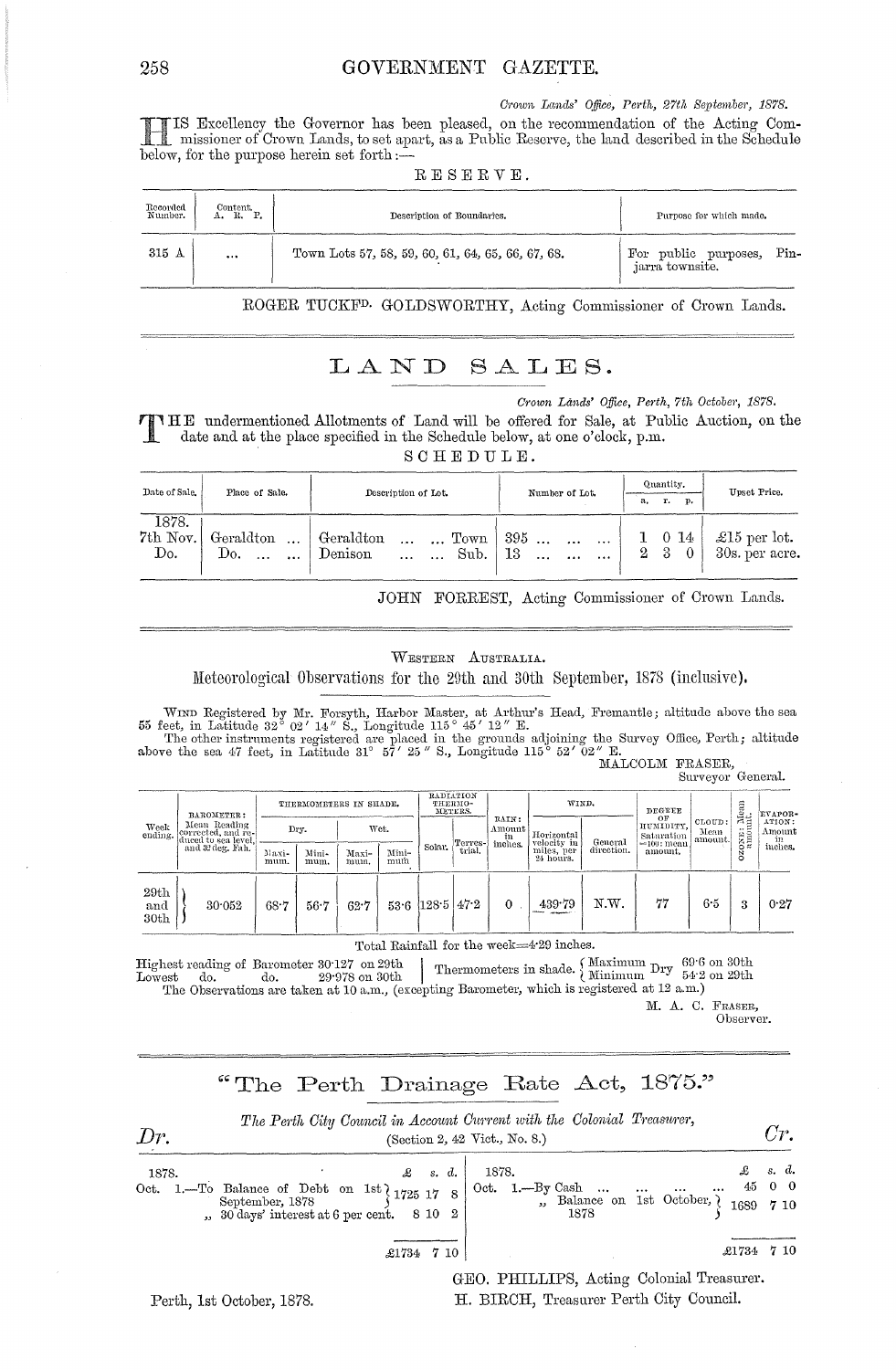#### $Department of Public Works,$ *Perth, 26th September, 1878,*

**TENDERS** (endorsed "Tender for Stables,")<br>will be received at this Office until noon of Thursday, the 17th October, from persons willing to undertake the erection of a four-stall stable at each of the following Police Stations, on the Albany Road, viz:-<br>36-Mile 8

Station. Bannister Williams River 136-Mile Kojonup "<br>יי "<br>.. "

" Copies of specification may be seen at each of the above Stations,

The Government do not bind themselves to accept the lowest or any tender, and will require the guarantee of two responsible persons for the due performance of the Contract.

Forms of Tender may be had on application to the varions Resident Magistrates, and at the Public Works' Office, Perth, where Specifications and full particulars can be obtained.

No tender will be entertained unless on the prescribed form,

## JAS. H. THOMAS, Director of Public Works.

## *Department of Public Works*, *Perth, 30th A1tgust, 1878.*

### Eastern Railway.

many of the Pegs put in during the  $\mathbb{A}^{\cdot}$ Preliminary Survey of the Eastern Railway have been removed, His Excellency the Governor directs, now that the Final Survey is being made, that Clause 9 of "The Railways Act, 1878," should be published for general information.

### JAS. H. THOMAS,

### Commissioner of Railways.

CLAUSE IX.<sup>44</sup> Any one obstructing or interfering " with the said Commissioner or the person or persons " employed by him or his or their assistants or servants "as aforesaid, while entering on and surveying any "land for any of the purposes aforesaid, and any person "wilfully or negligently moving, breaking, throwing "down, altering, defacing, destroying, injuring, or con-"cealing any snch peg, post, or other land-mark as "aforesaid, shall be guilty of an offence; and such " offence shall be cognizable in a summary manner by "any two Justices of the Peace, who shall inflict on "eyery person guilty thereof, a fine or penalty not " exceeding Ten Pounds."

*Crown Lands' Office, Perth, October 7th, 1878.* 

|  | <b>DETURN</b> of Applications for Leases and Licenses of Crown Land approved during September, 1878 :- |  |  |  |  |
|--|--------------------------------------------------------------------------------------------------------|--|--|--|--|
|  |                                                                                                        |  |  |  |  |

| No.                                                                                                                                          | Applicants.                                                                                                                                                                                                                                                                         | Class.                                                                                                                            | Acres.                                                               | Rent.                                                                                                                                                                                                                                                                                                                                                                          | No.                                                                                                                                                                                                  | Applicants.                                                                                                                                                                                                                                                                        | Class.                                                                                                                                                                              | Acres.                                                                                                                                                                                                                | Rent.                                                                                                                                                                                                                                                                           |                                                              |                                                                                                                                                                                                                                                                                               |
|----------------------------------------------------------------------------------------------------------------------------------------------|-------------------------------------------------------------------------------------------------------------------------------------------------------------------------------------------------------------------------------------------------------------------------------------|-----------------------------------------------------------------------------------------------------------------------------------|----------------------------------------------------------------------|--------------------------------------------------------------------------------------------------------------------------------------------------------------------------------------------------------------------------------------------------------------------------------------------------------------------------------------------------------------------------------|------------------------------------------------------------------------------------------------------------------------------------------------------------------------------------------------------|------------------------------------------------------------------------------------------------------------------------------------------------------------------------------------------------------------------------------------------------------------------------------------|-------------------------------------------------------------------------------------------------------------------------------------------------------------------------------------|-----------------------------------------------------------------------------------------------------------------------------------------------------------------------------------------------------------------------|---------------------------------------------------------------------------------------------------------------------------------------------------------------------------------------------------------------------------------------------------------------------------------|--------------------------------------------------------------|-----------------------------------------------------------------------------------------------------------------------------------------------------------------------------------------------------------------------------------------------------------------------------------------------|
| A 3392<br>3416<br>,,                                                                                                                         | AVON<br>Rosendo Salvado<br>$\ddotsc$<br>do.<br>$\sim$ 100 $\pm$<br>$\ldots$                                                                                                                                                                                                         | 1<br>$\overline{\phantom{a}}$                                                                                                     | 2750<br>2730                                                         | £ s. d.<br>2150<br>$\overline{2}$ 15<br>$\mathbf{0}$                                                                                                                                                                                                                                                                                                                           | N 1109<br>1136<br>$\overline{\mathbf{B}}$                                                                                                                                                            | NORTH.<br>Richard Gibbins<br>$\ddotsc$<br>$J. H. Monger & Co. \ldots$                                                                                                                                                                                                              | Α<br>C                                                                                                                                                                              | 50000<br>20000                                                                                                                                                                                                        | £ s. d.<br>12 10 0<br>2100                                                                                                                                                                                                                                                      |                                                              |                                                                                                                                                                                                                                                                                               |
| 3426<br>,,<br>3428<br>$\overline{\phantom{a}}$<br>3488<br>$^{\prime}$<br>1266<br>1338<br>1339<br>1370<br>1374<br>1380<br>1402                | John Sewell<br>$\ddotsc$<br>John Brown<br>$\ddotsc$<br>George B. Smith<br>$\ldots$<br>James Whitington<br>Chas. Glass, junr.<br>$\sim 10$<br>$\ddotsc$<br>Joseph Jackson<br>$\ddotsc$<br>James Burns<br>$\ddotsc$<br>James H. Barndon<br>John Mallon<br><br>John Noble<br>$\ddotsc$ | $, \,$<br>$^{\tiny{5}}$<br>,<br>S.O.Lic.<br>$\mathbf{r}$<br>$\bullet$<br>$\bullet$<br>$\pmb{\cdot}$<br>$\rightarrow$<br>$\bullet$ | 4000<br>3500<br>100<br>100<br>100<br>150<br>100<br>100<br>100        |                                                                                                                                                                                                                                                                                                                                                                                | 10530                                                                                                                                                                                                | 1011<br>$\Omega$<br>$3 \quad 0$<br>$\Omega$<br>$\theta$<br>1 15<br>$\pmb{0}$<br>$5\quad 0$<br>3 15<br>$\theta$<br>3 15<br>$\theta$<br>3 15<br>$\theta$<br>2 10<br>$\theta$<br>$2\,10$<br>$\theta$<br>2 10<br>$\theta$                                                              | A 3241<br>3247<br>,,<br>3248<br>رو<br>3249<br>,,<br>3250<br>,,<br>3251<br>$\overline{\phantom{a}}$<br>3350<br>,,<br>3351<br>,,                                                      | PLANTAGENET.<br>Robert Spencer<br>$\cdots$<br>William Ĉ. Cooper<br>Charles Eades<br>$\ddotsc$<br>Thomas Knapp<br><br>Robert Spencer<br>$\cdots$<br>William G. Knight<br>Henry J. Townsend<br>Henry Prior<br>$\ddotsc$ | 1<br>,,<br>$\overline{\mathbf{z}}$<br>$\overline{\mathbf{1}}$<br>,,<br>$^{\tiny{\text{33}}}$<br>,,                                                                                                                                                                              | 3680<br>1000<br>3000<br>3000<br>1000<br>2000<br>2000<br>2000 | 3 14<br>$\theta$<br>1<br>$\theta$<br>$\theta$<br>$\boldsymbol{3}$<br>$\theta$<br>$\overline{0}$<br>3<br>$\theta$<br>$\overline{0}$<br>$\theta$<br>1<br>$\theta$<br>$\bf{2}$<br>$\theta$<br>$\theta$<br>$\overline{2}$<br>$\theta$<br>$\overline{0}$<br>$\overline{2}$<br>$\theta$<br>$\theta$ |
| 234<br>E<br>238<br>,,<br>239<br>,,<br>240<br>,,                                                                                              | EAST.<br>J. deB. Munro<br>Andrew Muir & Sons<br>do.<br>$\ddotsc$<br><br>do.<br>$\ddotsc$<br>$\cdots$                                                                                                                                                                                | С<br>$\overline{\phantom{a}}$<br>,,<br>33                                                                                         | 12000<br>20000<br>20000<br>10000                                     | 3<br>0<br>$\Omega$<br>$\overline{5}$<br>$\theta$<br>$\bf{0}$<br>$\theta$<br>$\theta$<br>5<br>2 10<br>$\bf{0}$                                                                                                                                                                                                                                                                  | A 3222<br>3359<br>,,<br>3360<br>,,<br>3389<br>رر<br>3358<br>,,                                                                                                                                       | NELSON.<br>And. Muir & Sons<br>$\ddotsc$<br>do.<br>$\ddotsc$<br><br>do.<br>$\cdots$<br>$\ddotsc$<br>do.<br>$\ddotsc$<br><br>Hugh McKenzie<br>$\cdots$                                                                                                                              | 1<br>,,<br>$^{\circ}$<br>,,<br>,,                                                                                                                                                   | 5000<br>1000<br>4000<br>1000<br>2000                                                                                                                                                                                  | 5<br>$\Omega$<br>$\theta$<br>$\theta$<br>1<br>$\overline{0}$<br>4<br>$\overline{0}$<br>$\bf{0}$<br>$\mathbf{1}$<br>$\theta$<br>$\overline{0}$<br>$\overline{2}$<br>$\theta$<br>$\bf{0}$                                                                                         |                                                              |                                                                                                                                                                                                                                                                                               |
| A 3242<br>3243<br>,,<br>3244<br>,,                                                                                                           | HAY.<br>Robert Spencer<br><br>William Sounness<br>$\cdots$<br>And. Muir & Sons<br>$\ddotsc$                                                                                                                                                                                         | 1<br>وو<br>وو                                                                                                                     | 3000<br>1000<br>2000                                                 | $\theta$<br>$\theta$<br>3<br>$\mathbf{0}$<br>$\mathbf{0}$<br>1<br>$\bf{0}$<br>$\theta$<br>$\boldsymbol{2}$                                                                                                                                                                                                                                                                     | A 3364                                                                                                                                                                                               | SUSSEX.<br>Stephen Longbottom                                                                                                                                                                                                                                                      | 1                                                                                                                                                                                   | 4000                                                                                                                                                                                                                  | $\theta$<br>$\Omega$<br>3                                                                                                                                                                                                                                                       |                                                              |                                                                                                                                                                                                                                                                                               |
| 3245<br>$^{\circ}$<br>3246<br>$\overline{\phantom{a}}$<br>3348<br>$\overline{\phantom{a}}$<br>3349<br>$\overline{\phantom{a}}$               | $_{\mbox{Alex.}\;{\mbox{Moir}}}^{\mbox{do.}\;}$<br>$\ddotsc$<br>$\cdots$<br><br>James Herbert<br><br>do.<br>$\ddotsc$<br>$\ddotsc$                                                                                                                                                  | ,,<br>,,<br>$, \,$<br>33                                                                                                          | 1000<br>5000<br>1000<br>2500                                         | $\mathbf{0}$<br>$\Omega$<br>1<br>$\boldsymbol{0}$<br>$\theta$<br>5<br>$\theta$<br>$\mathbf{1}$<br>$\bf{0}$<br>6<br>1 17                                                                                                                                                                                                                                                        | A 3499<br>1396                                                                                                                                                                                       | SWAN.<br>Samuel Jones<br><br>Thos. A. Bandy<br>$\ddotsc$                                                                                                                                                                                                                           | 1<br>S.O.L.                                                                                                                                                                         | 3000<br>100                                                                                                                                                                                                           | 1100<br>2100                                                                                                                                                                                                                                                                    |                                                              |                                                                                                                                                                                                                                                                                               |
| A 3253<br>3254<br>$^{11}$<br>3255<br>,,<br>3256<br>$\pmb{\cdot}$<br>3352<br>99<br>3390<br>33<br>3391<br>دد                                   | KENT.<br>John Welstead<br>$\cdots$<br>Dunn Brothers<br>$\cdots$<br>Henry K. Toll<br><br>do.<br>$\ddotsc$<br>Dunn Brothers<br>$\ddotsc$<br>do.<br>$\ddotsc$<br>$\cdots$<br>do.<br>$\ddotsc$<br>                                                                                      | 1<br>$\boldsymbol{2}$<br>$\mathbf{1}$<br>$\ddot{2}$<br>,,<br>,,                                                                   | 6000<br>4000<br>2000<br>4000<br>10000<br>6400<br>2400                | $\bf{0}$<br>$\Omega$<br>6<br>$\overline{2}$<br>$\overline{0}$<br>$\theta$<br>$\boldsymbol{2}$<br>$\mathbf 0$<br>$\Omega$<br>$\overline{4}$<br>$\bf{0}$<br>$\theta$<br>$\overline{5}$<br>$\theta$<br>$\theta$<br>$\theta$<br>3<br>$\bf 4$<br>$\overline{2}$<br>$\overline{4}$<br>$\bf{0}$                                                                                       | A 3143<br>3179<br>$\overline{\phantom{a}}$<br>3366<br>$\overline{\phantom{a}}$<br>3367<br>$\overline{\phantom{a}}$<br>3368<br>,,<br>3369<br>$\overline{\mathbf{z}}$<br>3371<br>,,<br>3372<br>$\cdot$ | VICTORIA.<br>L. C. Burges, Jun.<br>John Williams<br>$\ldots$<br>Sampson Sewell<br>$\dddotsc$<br>do<br>$\ddotsc$<br>$\cdots$<br>do.<br>Henry Broad<br>$\ddotsc$<br>$\ddotsc$<br>Wm. C. Glass<br>$\ddotsc$<br>Sampson Sewell<br>$\cdots$                                             | $\,2$<br>$\overline{P}$<br>$\boldsymbol{2}$<br>,,<br>53<br>5.5<br>وو<br>$\overline{\phantom{a}}$                                                                                    | 10000<br>18000<br>3000<br>2000<br>4000<br>5000<br>6000<br>4000                                                                                                                                                        | 5<br>$\Omega$<br>$\Omega$<br>$\overline{2}$<br>- 5<br>$\theta$<br>1 10<br>$\bf{0}$<br>$\mathbf{1}$<br>$\mathbf{0}$<br>$\theta$<br>$\overline{2}$<br>$\theta$<br>$\overline{\phantom{0}}$<br>2 10<br>$\mathbf{0}$<br>$\overline{2}$<br>- 5<br>$\bf{0}$<br>110<br>$\Omega$        |                                                              |                                                                                                                                                                                                                                                                                               |
| 2984<br>А<br>3341<br>ر و<br>3342<br>,,<br>3343<br>,,<br>3344<br>,,<br>3345<br>$\pmb{33}$<br>1303                                             | KOJONUP.<br>Alex. and A. Moir<br>$\ddotsc$<br>William H. Graham<br>John O'Flaherty<br><br>William H. Graham<br>Patrick Garrotty<br><br>do.<br>$\ldots$<br>Joseph Spencer<br>$\cdots$                                                                                                | 1.<br>$\overline{\phantom{a}}$<br>,<br>$\overline{\phantom{a}}$<br>,,<br>$, \,$<br>S.O.Lic.                                       | 1088<br>1000<br>3000<br>952<br>1500<br>1500<br>100                   | $\boldsymbol{2}$<br>$\mathbf{0}$<br>1<br>$\bf{0}$<br>$\theta$<br>$\mathbf{1}$<br>$\mathbf 0$<br>$\bf{0}$<br>3<br>$\bf{0}$<br>$\mathbf 0$<br>$\mathbf{1}$<br>110<br>$\mathbf{0}$<br>$\Omega$<br>1 10<br>$\frac{5}{2}$<br>$^{\circ}0$<br>$\overline{0}$                                                                                                                          | 3373<br>$\overline{\mathbf{z}}$<br>3375<br>$\bullet$<br>3376<br>,,<br>3377<br>دو<br>3378<br>33<br>3379<br>55<br>3447<br>,,<br>3455<br>33<br>3456<br>,,                                               | Michael Heelan<br>$\ddotsc$<br>Sam. & Jno. Eakins<br>do.<br>Pascoe & Campbell<br>do.<br>$\dddotsc$<br>$\ddotsc$<br>William Nancarrow<br>Thomas Oliver<br>$\ddotsc$<br>Rosendo Salvado<br>$\ddotsc$<br>do.<br>$\ddotsc$<br>$\ldots$                                                 | ,<br>$^{\prime}$<br>$\pmb{\cdot}$<br>$^{\bullet}$<br>ï<br>$\boldsymbol{2}$<br>$\overline{\mathbf{z}}$<br>$^{\circ}$                                                                 | 1000<br>3000<br>4000<br>3000<br>2000<br>6000<br>2000<br>2000<br>2400                                                                                                                                                  | $\theta$<br>1<br>$\theta$<br>$\overline{2}$<br>$\mathbf{1}$<br>6<br>110<br>$\Omega$<br>$\overline{2}$<br>$\mathbf{1}$<br>6<br>ı<br>$\theta$<br>$\Omega$<br>$\mathbf{0}$<br>6<br>$\bf{0}$<br>$\theta$<br>1<br>$\bf{0}$<br>$\theta$<br>1<br>$\bf{0}$<br>$\bf{0}$<br>1<br>$\theta$ |                                                              |                                                                                                                                                                                                                                                                                               |
| A 3412<br>3418<br>,,<br>3419<br>,,<br>3420<br>,,<br>3421<br>$\overline{\mathbf{z}}$<br>3422<br>,,<br>3423<br>5.5<br>3424<br>33<br>3425<br>55 | MELBOURNE.<br>Rosendo Salvado<br>$\cdots$<br>William R. Williams<br>do.<br>Rosendo Salvado<br><br><br>do.<br>$\ddotsc$<br><br>do.<br>$\ddotsc$<br><br>do.<br>$\ddotsc$<br>$\ddotsc$<br>do.<br>$\ddotsc$<br><br>do.<br>$\ddotsc$<br>$\ddotsc$                                        | 1<br>$\overline{\phantom{a}}$<br>,,<br>33<br>$\ddot{2}$<br>,,<br>,<br>33                                                          | 1000<br>1000<br>1000<br>1600<br>3030<br>2000<br>2900<br>2360<br>2000 | 0<br>$\theta$<br>1<br>$\mathbf 0$<br>$\theta$<br>1<br>$\mathbf{1}$<br>$\bf{0}$<br>$\Omega$<br>$\mathbf{I}$<br>$\boldsymbol{4}$<br>$\mathbf{0}$<br>$\overline{2}$<br>$\overline{5}$<br>$\boldsymbol{9}$<br>$\bf{0}$<br>$\mathbf 0$<br>$\mathbf{1}$<br>$\boldsymbol{9}$<br>$\mathbf{1}$<br>$\mathbf{1}$<br>$\mathbf{0}$<br>$\theta$<br>$\mathbf{1}$<br>1<br>$\bf{0}$<br>$\theta$ | 3457<br>,,<br>3466<br>,,<br>3467<br>$\overline{\phantom{a}}$<br>404<br>417<br>592<br>593<br>656<br>1320<br>1321                                                                                      | do.<br>$\cdots$<br>$\ldots$<br>do.<br>$\ddotsc$<br><br>do.<br>$\ddotsc$<br>$\cdots$<br>Andrew W. Brand<br>$\ddotsc$<br>do.<br>$\ldots$<br>$\ddotsc$<br>do.<br>$\ddotsc$<br>$\cdots$<br>do.<br><br>Chas. Connolly<br>$\cdots$<br>Alex. Johnstone<br>$\ddotsc$<br>Lock C. Burges<br> | 22<br>$\overline{\mathbf{z}}$<br>$\overline{\phantom{a}}$<br>S.O.Lea.<br>$\bullet\bullet$<br>5.9<br>$\overline{\phantom{a}}$<br>$\mathbf{r}$<br>S.O.Lic.<br>$\overline{\mathbf{r}}$ | 2700<br>2000<br>Ç.<br>3000<br>100<br>100<br>200<br>100<br>200<br>100<br>104                                                                                                                                           | ï<br>$\theta$<br>3<br>1<br>$\theta$<br>$\Omega$<br>$1 \quad 0$<br>$\bf{0}$<br>$3\,$ $15$<br>$\overline{0}$<br>2 10<br>$\Omega$<br>7 10<br>$\theta$<br>$\theta$<br>3 15<br>$10 \quad 0 \quad 0$<br>3 15 0<br>3 18<br>$\theta$                                                    |                                                              |                                                                                                                                                                                                                                                                                               |
| N 1133<br>1134<br>,,<br>1135<br>$\overline{\mathbf{z}}$                                                                                      | NORTH.<br>$J. H.$ Monger & Co<br>do.<br>$\ddotsc$<br><br>do.<br>$\ddotsc$<br>                                                                                                                                                                                                       | А<br>C<br>,,                                                                                                                      | 20000<br>10000<br>20000                                              | 210<br>$\overline{0}$<br>1 <sub>5</sub><br>$\bf{0}$<br>$2\,10$<br>$\mathbf{0}$                                                                                                                                                                                                                                                                                                 | A 3475<br>3476<br>,<br>1257                                                                                                                                                                          | WILLIAMS.<br>William Bingham<br>Thomas Brown<br>$\ddotsc$<br>Joseph Pumphrey                                                                                                                                                                                                       | 1<br>$\mathbf{P}$<br>S.O.Lic.                                                                                                                                                       | 600<br>16000<br>100                                                                                                                                                                                                   | $0\quad 0$<br>1<br>$\boldsymbol{2}$<br>$0\quad 0$<br>5<br>$\mathbf{0}$<br>$\theta$                                                                                                                                                                                              |                                                              |                                                                                                                                                                                                                                                                                               |

JOHN FORREST, Acting Commissioner of Crown Lands.